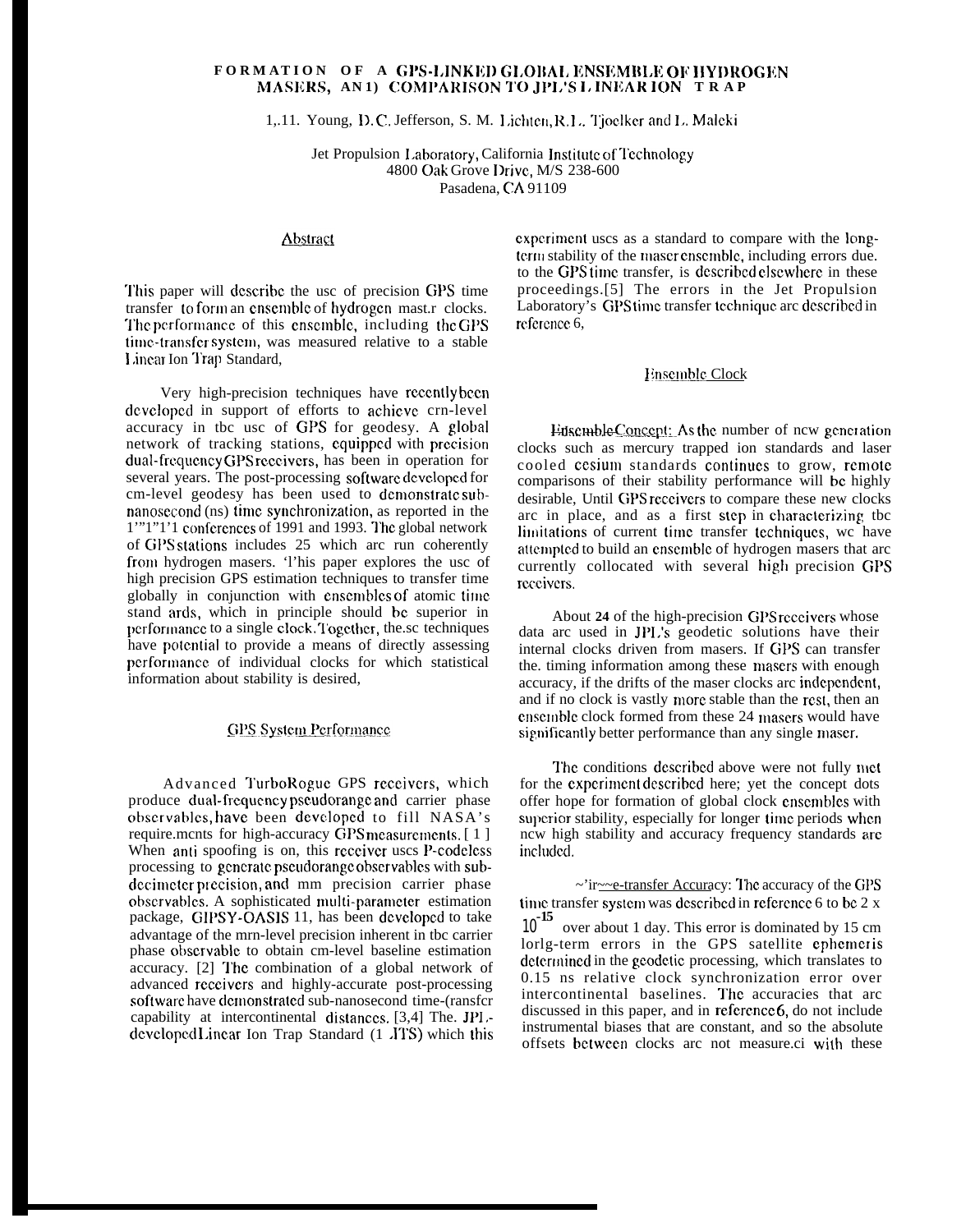













Figure 1: Allan deviation taken from 10 days of data for each of the six hydrogen masers relative to the 1.1'1'S. Linear frequency drifts have been removed. The performance shown includes GPS time transfer errors.

 $\phi$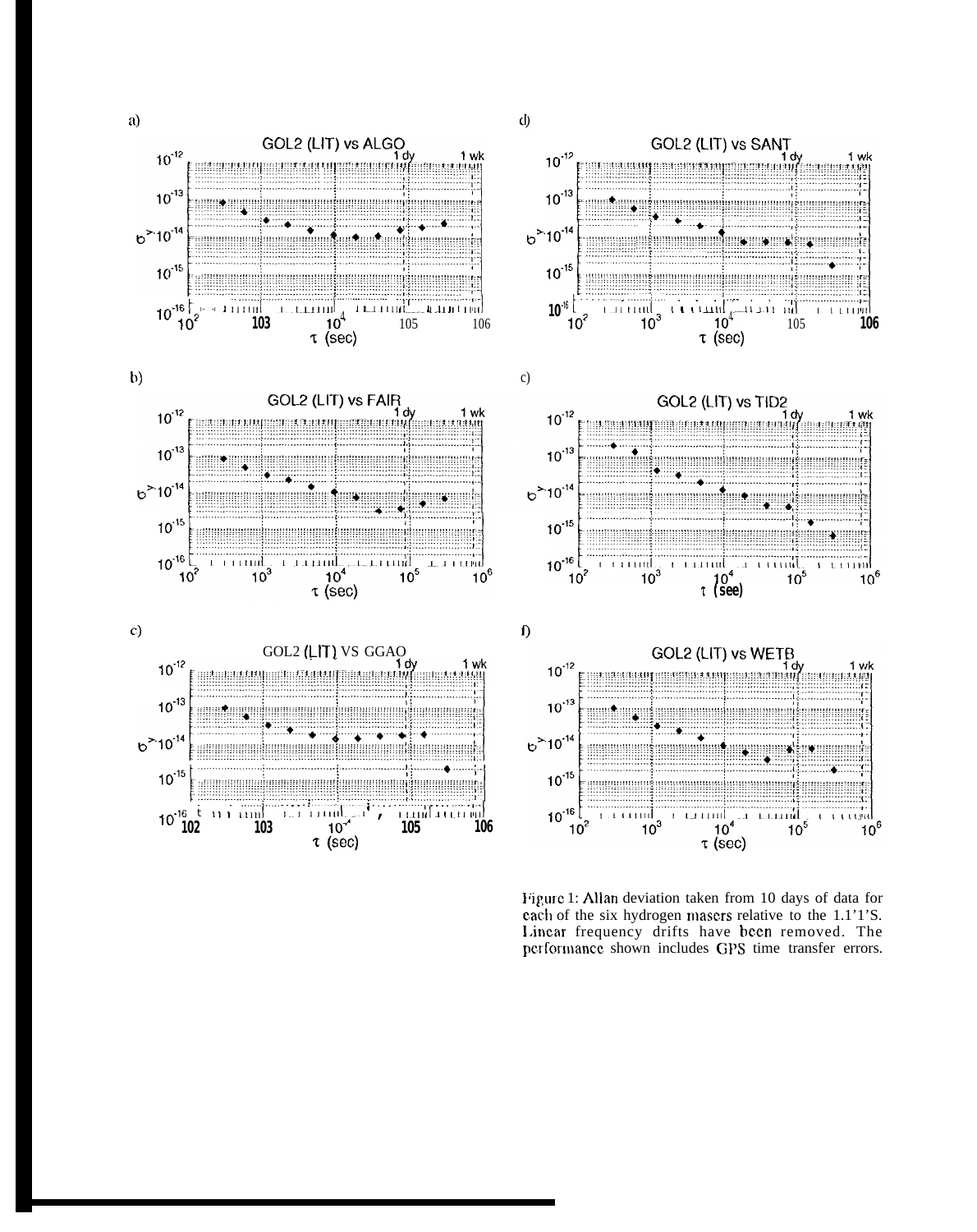accuracies. Rather, the variations of the offsets between clocks arc measured. The desired GPS accuracy for formation of an ensemble clock is that the GPS cri or be comparable to, or less than, the best clock stability at the time intervals of interest. The GPS time transfer stability of 2  $\times$  10<sup>-5</sup> over 10<sup>5</sup> seconds is similar to what laboratory tests indicate for hydrogen mast.rs.

Independence of Drifts: The long-term frequency drifts of the hydrogen masers, particularly those of similar construction, may be corl-elated, This experiment did not attempt to independently deter-mine this correlation, but masers of various types were included in the cnscmblc. The types of masers used at cacb of the six sites chosen for our comparison arc shown in l'able 1.

I'able 1: Frequency standards used in the ensemble clock.

| <b>STATION</b> | <b>MASER</b><br>TYPE | <b>CAVITY</b><br><b>TUNED?</b> |
|----------------|----------------------|--------------------------------|
| ALGO           | $NR-9$               | N <sub>O</sub>                 |
| 1 AIR          | $NR-5$               | PRE-PROG                       |
| GGAO           | $NK-10$              | NΟ                             |
| <b>SANT</b>    | <b>NR-4</b>          | PRE-PROG                       |
| TID2           | <b>SAO</b>           | N <sub>O</sub>                 |
| WI TB          | EFOS 13              | NO                             |

Similarity of Clock Stabilities: For the purpose of this experiment, the, ensemble was constructed of both fixed-tune masers and those with prc-programmed cavity tuning, but none with active cavity tuning,. Our approach to forming this experimental ensemble from these clocks is to apply uncqual weight to each standard, based on its apparent stability relative to the 1,1'1'S, as measured with GPS. Wc used the squared inverse of the AlIan deviation at 10S seconds as the cnscmblc weighting factor.

## **Ensemble Results**

Operational Problems: During this experiment it was discovered that the masers were occasionally manually retuned to a different frequency; these masers were cxcludcd from the cnscmblc. In addition, others had significant periods where their data were not available for various reasons, and so had to be excluded on those grounds. The result of these problems was that only data from six masers over a 10-day time span were analyzed for this paper, and only two of these masers attempted to compensate for drift. To characterize the long term capability of the time transfer tcchniquc, exclusive usc of cavity compensated masers would be preferred for any future cnscmblc

Maser Performance: Figure 1 shows the Allan deviation of cacb of the masers relative to the 1.1"1'S, as measured by the precision GPS tcchniquc. The.sc

measurements were made with the masers running operationally in the field, at the observatories where they are used for astronomical and spacecraft tracking timing applications. The performance at a tau of onc day ranges from a few parts in  $10^{15}$  for a pre-programmed cavitytuncd maser, to over a part in  $10<sup>14</sup>$  for onc of the nontuncd masers. It is cmpbasizcd that while these numbers reflect the entire system stability, including the errors duc to (iPS time transfer, the differences bctwccn the performance seen at onc day and longer times arc probably duc to the masers themselves. For example, the GPS cn ors would bc cxpcctcd to bc largest for the GOI,2 (CA, LJSA) vs. 1'11)2 (Tidbinbilla, Austratia) comparison, because this was the longest baseline, but this pair shows one of the. most stable AlIan deviation measurements at one day,



Figure 2: AlIan deviation taken from 10 days of data for the weighted cnscmblc of six hydrogen masers relative to the  $1,1'1'S$ . I incar frequency drift has been removed. Tbc performance shown includes GPS time transfer errors.

Ensemble Performance: Figure 2 shows the AlIan deviation of the experimental ensemble clock relative to the  $1.11$ 'S. The ensemble was weighted to optimize its performance at onc day. The stability of tbc cnscmblc clock, including GPS time-transfer errors, was about 3 parts in  $10^{15}$  for onc day, which is slightly better than tbc best individual I.IT-vs-maser pair (GOI.2/FAIR). In this limited ensemble, only the  $\text{GOL2/TID2}$  pair was within a factor of two of the Allan deviation of GOI .2/J'AIR, which explains why there was only a slight improvement.

# Conclusions

The errors introduced by GPS time transfer, when cornbincd with the sparse set of masers used in tbc formation of the experimental clock ensemble shown in fig. 2, and a relatively short time span, do not allow